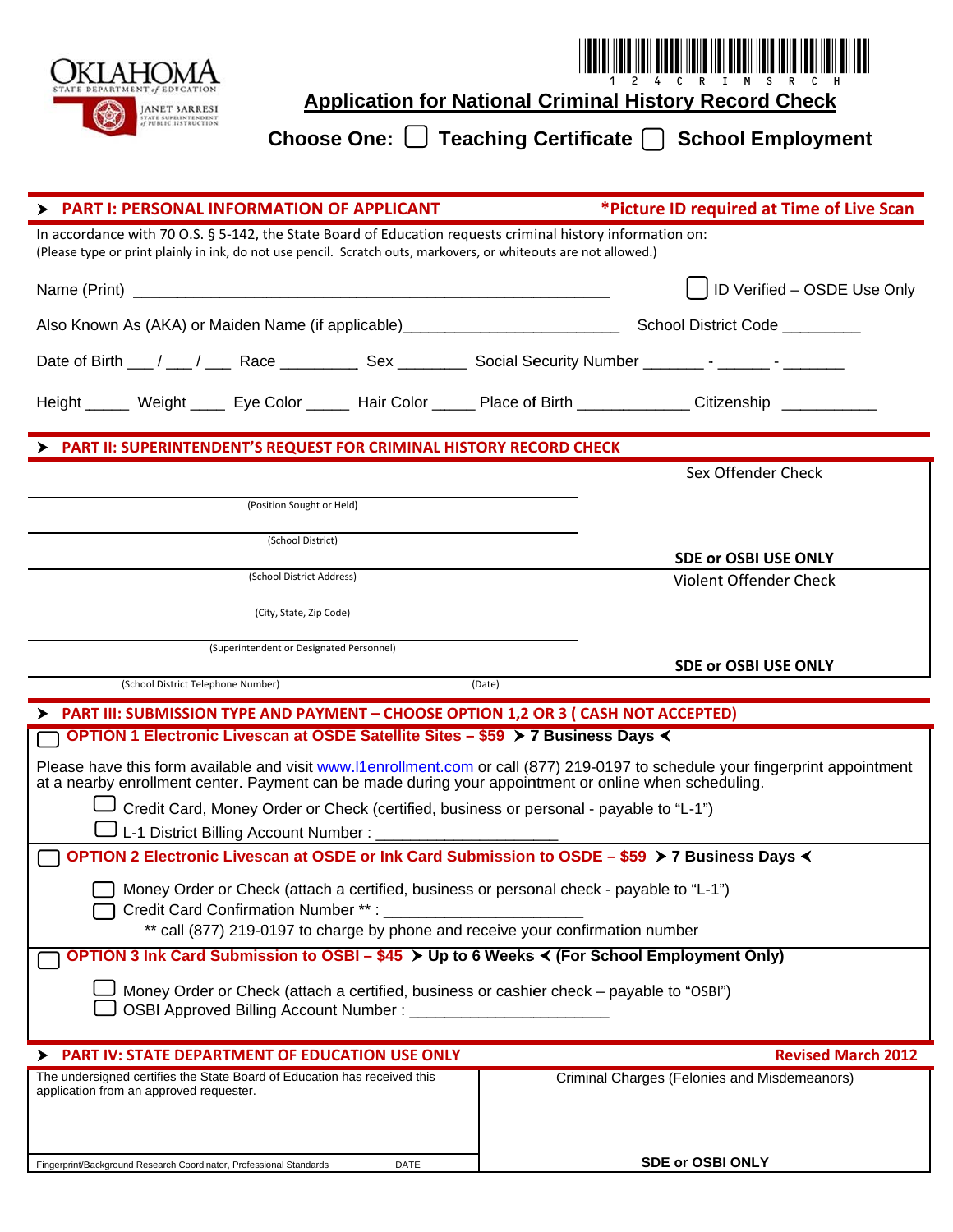#### **INSTRUCTIONS**

# **National Criminal History Record Check for Employment Purposes**

A board of education shall request such information for any person seeking employment with the school. Districts are required to have designated staff for requesting and reviewing such information on file at the Oklahoma State Department of Education. The forms for conducting searches, *Application for Criminal History Record Check* and/or *Fingerprint Cards*, may be requested from the Teacher Certification section at the address listed below or downloaded at http://sde.state.ok.us/Teacher/ProfStand/pdf/AppCriminalHist.pdf>. Applications not completely and legibly filled out, or with scratchouts, markovers, or whiteouts will be returned to the school district for reaccomplishment.

# **OPTIONS FOR NATIONAL CRIMINAL HISTORY RECORD CHECK**

### **OPTION 1 ‐ OSDE SCANNING OF FINGERPRINTS IN PERSON AT SATELLITE SITES 7 Business Days to Process Satellite Sites are Appointment Only Locations**

\$59 payable by credit card, school check, personal check or money order.

Please have this form available and visit www.l1enrollment.com or call (877) 219-0197 to schedule your fingerprint appointment at a nearby enrollment center. Payment can be made during your appointment or online when scheduling. For school employment background checks the districts need to provide the applicant with the school district number. This code is the county and district number combined.

#### **OPTION 2 ‐ OSDE SCANNING OF FINGERPRINTS IN PERSON OR SUBMISSION OF INK CARDS AT OSDE 7 Business Days to Process ▶ Walk-in basis at OSDE for Livescan <**

\$59 payable by credit card, school check, personal check or money order.

- Money order, school check or personal check payable to L-1 Identity Solutions. Please include phone number on money order.
- Credit card payable online by visiting www.l1enrollment.com or to charge by telephone, call 877‐219‐0197 for a confirmation number.
- Picture ID required at time of live scan.

## **OPTION 3 ‐ SERVICE CHARGE FOR OSBI FINGERPRINT CARD PROCESSING 4 to 6 Weeks to Process**

\$45 payable by school purchase order number, certified check, school check, cashier's check, or money order (public or private schools) payable to the Oklahoma State Bureau of Investigation. Only public schools and private schools with approved billing accounts at the OSBI may use school purchase orders. THE OSBI WILL NOT ACCEPT PERSONAL CHECKS OR CASH.

- If paying by school purchase order, please include the purchase order number on the line provided in **Part III**. School districts using a purchase order number will receive a monthly billing statement from the Oklahoma State Bureau of Investigation; do not include payment with the search requests.
- The local school district has the option of reimbursing employees the cost of the background check. However, if a person is already employed by a district at the time the background check request is made, the district shall promptly reimburse the employee in full for the fee unless the person was employed pending receipt of the criminal history information check.
- 1. **Results of Criminal History Check.** Results are returned to the State Department of Education. Each set of results will be forwarded to the designated personnel of the local school district by the Teacher Certification Section. According to Senate Bill 1673, personnel authorized by the district to receive and review a National Criminal History Record Check (NCHRC) must have a NCHRC on file with the district and a compliance form on file with the Oklahoma State Department of Education.